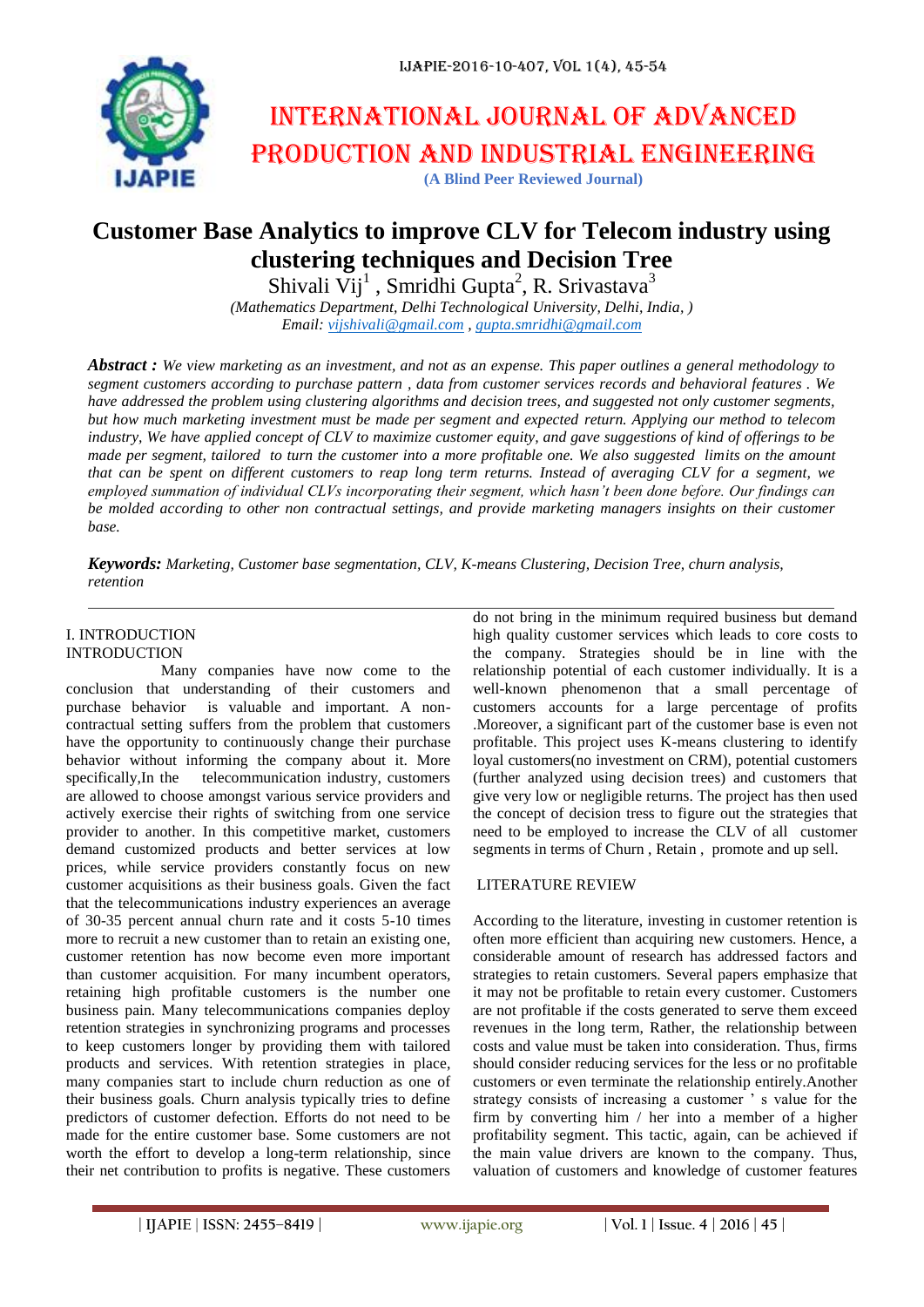and behavior that allow prediction of a customer " s value segment are indispensable for optimizing marketing investments. K means clustering is the clustering technique which has been used to segment customers, which is a very suitable technique for a large number of variables, K-Means is computationally fast; also produces tighter clusters. Preliminary analysis has been done to find factor strength and redundancy before applying K means.

We obtain satisfying results in predicting customer's offer reactance using decision trees , which have some important advantages over other methods, including high flexibility and ability to handle categorical variables. Its very important to classify customers according to their attributes and thus implement profit maximizing marketing strategies. In order to ascertain that sufficient marketing efforts are focused on the most profitable customers, it is crucial for marketing divisions to evaluate the customer lifetime value. One measure used by several researchers in recent years to express long run customer profitability is Customer lifetime value is mostly defined as the sum of the discounted net cash flows generated by a customer during his / her relationship with the company. Lifetime value is a key method of determining the value of a telecom subscriber, and of evaluating the strategies used to market to these subscribers. Customer Lifetime Value is the net present value of customers calculated profit over a certain number of months. Lifetime value can be used in the development of marketing strategy and tactics. Customer lifetime value is a powerful and straightforward measure that synthesizes customer profitability and churn (attrition) risk at individual customer level. For existing customers, customer lifetime value can help companies develop customer loyalty and treatment strategies to maximize customer value. For newly acquired customers, customer lifetime value can help companies develop strategies to grow the right customers. The calculation of customer lifetime value varies across industries. In the telecommunications industry customer average usage and up gradation of plans (data, SMS) are the two major components to calculate the customer lifetime value.

Too often, however, because of data availability and complexity constraints, models only predict the average customer lifetime value at an aggregate level for the whole customer base value without taking into consideration characteristics of the single customer. This limitation is a serious drawback, since profitability is usually not distributed uniformly among customers 10 and a primary objective of the lifetime value approach is to identify highly profitable customers in order to keep existing ones and attract others. 11 Equally, some customers may be nonprofit able for the company because the costs to serve them are too high or because they cannot be reached by marketing actions, leading to a negative return on investment. Obviously, investments in these customers should be avoided.

#### III. METHODOLOGY

1. Data collection for 10407 customers

2. We employed decision tree on testing data which comprised of 440 entries. Results from decision trees were

matched against testing data and found that one feature was particularly misleading.

3. Feature engineering was done to identify the important features for further analysis . Previously found misleading feature was modified and new features were created. Features were created on ideas like RFM (Regency, Frequency and monetary), customer ratings on basis of service centers and from data mined about switching behavior, as well as liability on company if customer exploits the services by blocking the servers.

4. Cluster analysis was done using K-means Clustering and three clusters were formed of loyal customers(no investment on CRM), potential customers (further analyzed using decision trees) and customers that give very low or negligible returns ("Let go" group). This segmentation was based on CLV values.

5. The potential customer data was further fed into decision tree and further classified into four categories – Churn , Retain, promote and up sell . Different marketing strategies are applied to different category of customer.

6. Customer lifetime value is compared for all individual categories of customers as well as that of the raw data

#### IV. TELECOM DATA VARIABLE EXPLANATION

We had the telecom data of 10407 customers with the following attributes.

Customer Information

 $\Box$ Customer Id : unique identifier for customers

 $\Box$ Age

 $\Box$ Customer\_class: Customers were assigned four classes namely 1-VIP,2-Corporate,3-Household,4-Low profit.

Usage data

Average recharge amount per month in last 3  $\Box$ months

Average recharge amount per month in last 6  $\Box$ months

Average recharge amount per month in last 9  $\Box$ months

 $\Box$ Average recharge amount per month in last year  $\Box$ Overdue account: The amount unpaid by the user.  $\Box$ Number of Incoming calls in last 3 months  $\Box$ Number of Incoming calls in last 6 months  $\Box$ Number of Incoming calls in last 9 months  $\Box$ Number of Incoming calls in last 12 months  $\Box$ Number of outgoing calls in last 3 months  $\Box$ Number of outgoing calls in last 6 months  $\Box$ Number of outgoing calls in last 9 months  $\Box$ Number of outgoing calls in last 12 months

 $\Box$ Number of days since last transaction : The number of days that have passed after the user last recharged their phone.

Upgraded Services Usage data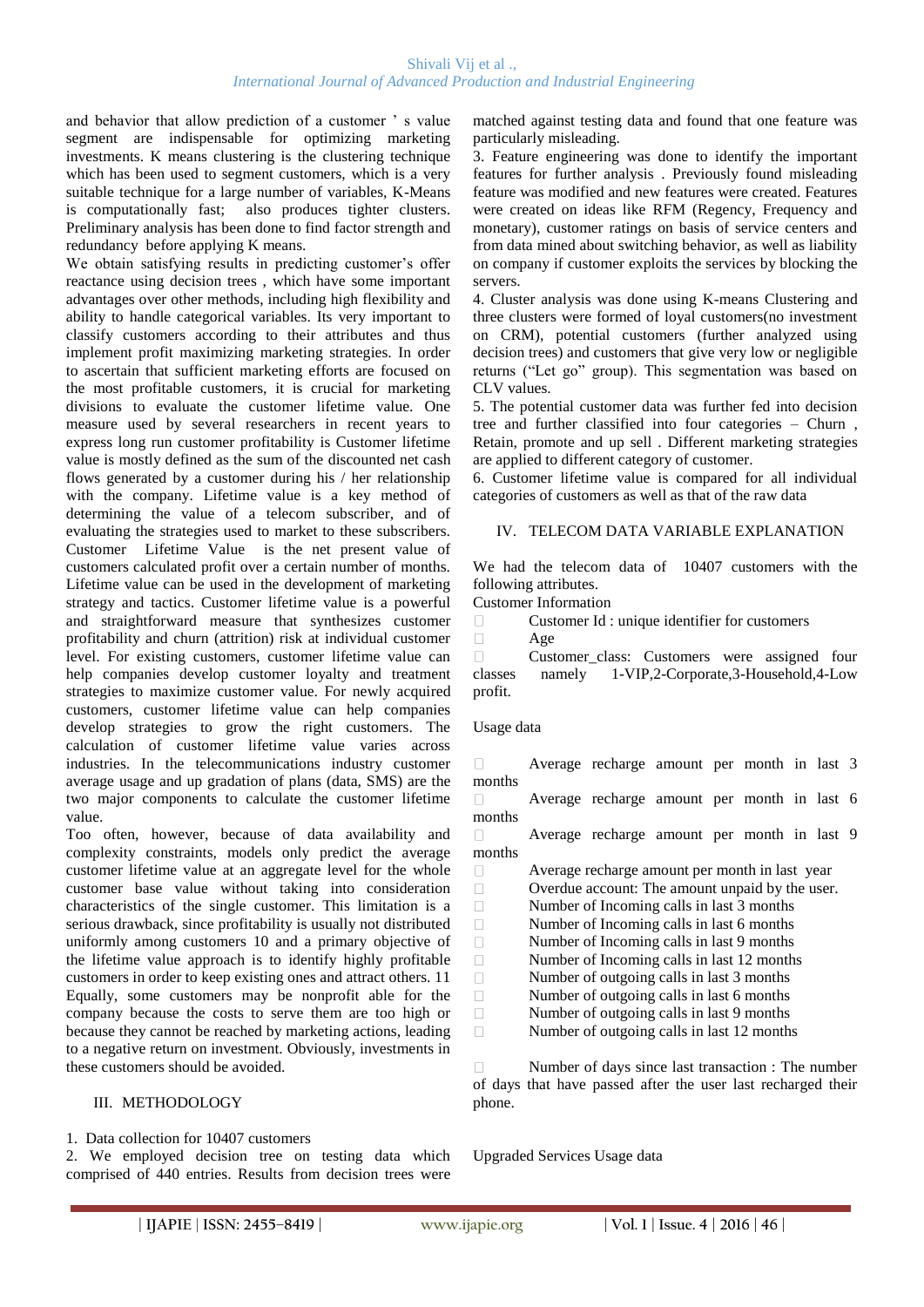Months of net plan activation : The number of  $\Box$ months for which the net plan of user has been active .

Months of SMS plan activation : The number of months for which the SMS plan of user has been active .

#### Offer Reactance

Previous offers given: The number of discount  $\Box$ offers previously given to the user.

Adopted offers? : The number of discount offers  $\Box$ accepted by the user.

#### Data from Customer Service

Sub Plan-Change Flag: TRUE if the users has changed its original plan.

ID\_Change\_Flag: Customers who often change their account information may churn. If this flag is set to 1 they will churn.

Black\_List\_Count - Customers who have been black listed for more than 2 times in the past six months are about to churn.

Tele\_Change\_Flag – Customers who often change  $\Box$ their phone numbers shows their dissatisfaction with the operator's service. If this count is  $> 2$  those are probable to churn.

 $\Box$ Pay Metd Change – Customers shows their dissatisfaction by changing their payment method often. If this count  $> 3$  they may quit the service.

# VI. FEATURE ENGINEERING

Due to the nature of the data, such as one customer having distinct relstionship in terms of transaction and usage , it is necessary to merge the transactions of each customer into a row and engineer new features in order to segment customers in different categories.Upon considering the importance of the time proximity from the offer date, the ratio of amount spent between 3,6,9,12 are also included as features. A feature called Profit score was also added for convenience in order to segment customer into four categories:If the ratio of profits kept on increasing then they were put in the categoryincreasing; if the ratio of profits first increased and then decreased the customers were put in the categoryunsatisfied; if the ratio of profits first decreased and then increased the customers were put in the category- might have received offer; if the ratio of profits kept on decreasing the customers were put in the category- churn.

The collated list of features engineered is as follows:

1. Are profits increasing 3 vs 6 ? :Ratio of profits for 3 to 6 months were calculated.

2. Are profits increasing 6 vs 9 ? :Ratio of profits for 6 to 9 months were calculated.

3. Are profits incresing 9 vs 12 ? :Ratio of profits for 9 to 12 months were calculated.

4. Liability( outcoming-incoming) : Liability was calculated for all monthly intervals i.e. 3,6,9 & 12.

5. Mean Liability: Mean of all monthly liabilities was taken.

6. Profit score: Customer were segmented into might have received offer, increasing, unsatisfied or churn on the basis of ratio of profits for different months.

7. Maximum inactive time: The maximum time for which the user didn't use the internet or the SMS plan was calculated by subtracting the active months from line tenure.

8. Upgraded plan : If the customer has been inactive for more than half of its line tenure then it was given a negative weight, if it has been active since a quarter of its line tenure, then it has been given a positive weight.

9. Potential future loss : It has been calculated as the sum of overdue cost and all negative factors into a weight of -50.

10. Offer adaptability : It is a product of previous offers given into offer accepted.

# VII. TECHNIQUES USED AND ANALYSIS

# A) Decision Trees

Decision trees have become very popular for solving classification tasks because they can deal with predictors measured at different measurement levels (including nominal variables) and because of their ease of use and interpretability.

A decision tree is a decision support tool that uses a tree-like graph or model of decisions and their possible consequences, including chance event outcomes, resource costs, and utility.

#### A 1.1) Initial Analysis on Training data

On the training data of 440 customers, we did basic central tendency analysis( Table 1) for the average amount earned per customer in one year .

| Table 1 |        |  |
|---------|--------|--|
| Count   | 44     |  |
| Mean    | 166.95 |  |
| Median  | 156    |  |

We studied the data , and started the preliminary analysis. We used growing method CHAID for our decision tree using given Profit score as dependant variable, we used independent variables as Mean Liability value, Upgraded plans, Potential future loss, offer adaptability, Age, Line Tenure (months), Customer Class.

# A 1.2)Result of initial analysis

Our initial classifier is heavily skewed towards the values that are higher in number. We see that it simply classified all values in "unsatisfied" range in our decision tree (Figure 1), without checking other factors into account. Accuracy of 89.2 % is misleading, since that"s exactly how much the data was initially spread (Table 2).

.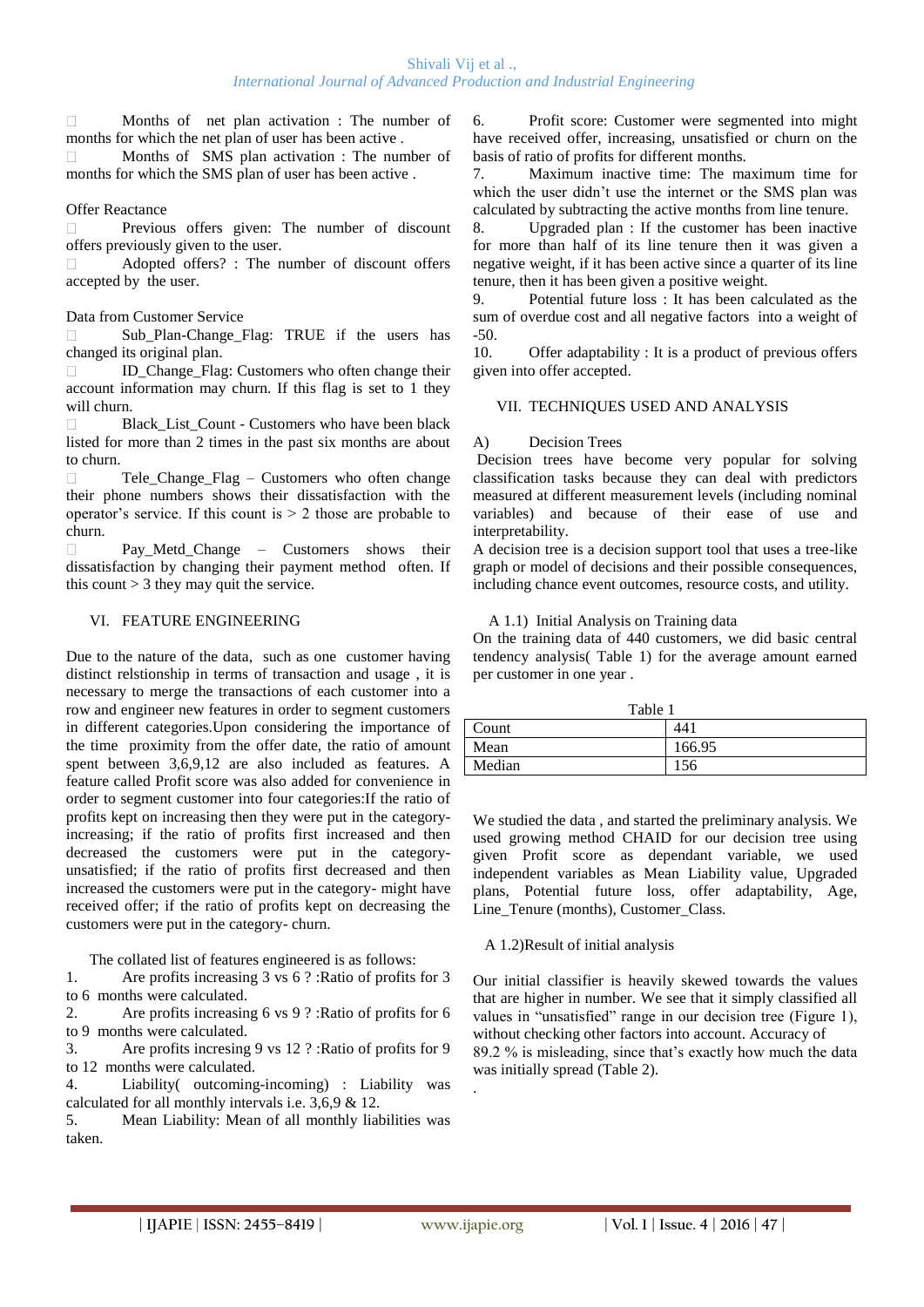Rest customers have been classified as potential

#### **Table 1**

#### **Classification**

| Observed              | Predicted |                 |                            |                     |         |
|-----------------------|-----------|-----------------|----------------------------|---------------------|---------|
|                       | churn     | increasingmight | have<br>received<br>offers | unsatisfied Percent | Correct |
| churn                 |           |                 |                            | 8                   | $0.0\%$ |
| increasing            | 0         |                 |                            | 17                  | $0.0\%$ |
| might have            |           |                 |                            |                     |         |
| received              | 0         |                 |                            | 11                  | $0.0\%$ |
| offers                |           |                 |                            |                     |         |
| unsatisfied           | Ю         |                 |                            | 297                 | 100.0%  |
| Overall<br>Percentage | $0.0\%$   | $0.0\%$         | $0.0\%$                    | 100.0%              | 89.2%   |

Growing Method: CHAID

Dependent Variable: Profit score

#### **A1.3) Reapplying Feature engineering**

Profit score : Previously profit score gave us skewed results so w suggest a modified version called updated Profit score which was calculated by multiplying the ratio for all monthly profits.

We created another feature called group which segmented customers into loyal, potential and let go in order on the basis of their line\_tenure and overall performance as a customer.

#### **A1.4)Re-segmenting using decision tree and newly made factor to check its correctness**

We used the CHAID growing method again for our decision tree (figure 2) , this time we took newly created feature "Group" as dependent variable.

We identify the importance of factors like Mean liability value and its cutoff value of 24.5 based on chi square estimates. Line tenure , with a cutoff of 15 months also serves as a good estimates, i.e if a customer has been with us for 1 year and 3 months, we expect them to yield a good CLV.

From the tree table, we come up with an initial decision algorithm as:

- 10% of the customers can be let go only on the basis of mean liability of -34.5 or less, i.e these customers are using a lot of free services and putting a stress on our servers but not recharging their plans or upgrading
- Another segment of customers with high overdue account (owns more than 200 on average) can be let go, these account for 3.6% of our users
- On basis of validation table, we observe 9.1 % of customers being directly classified into loyal on the sole basis of their accounts always being paid on time, or just up to 100 unpaid



**Figure 1**



#### **Figure 2**

The classification gives an accuracy of 66.9% just by brute force, but we do not expect an improvement in CLV. This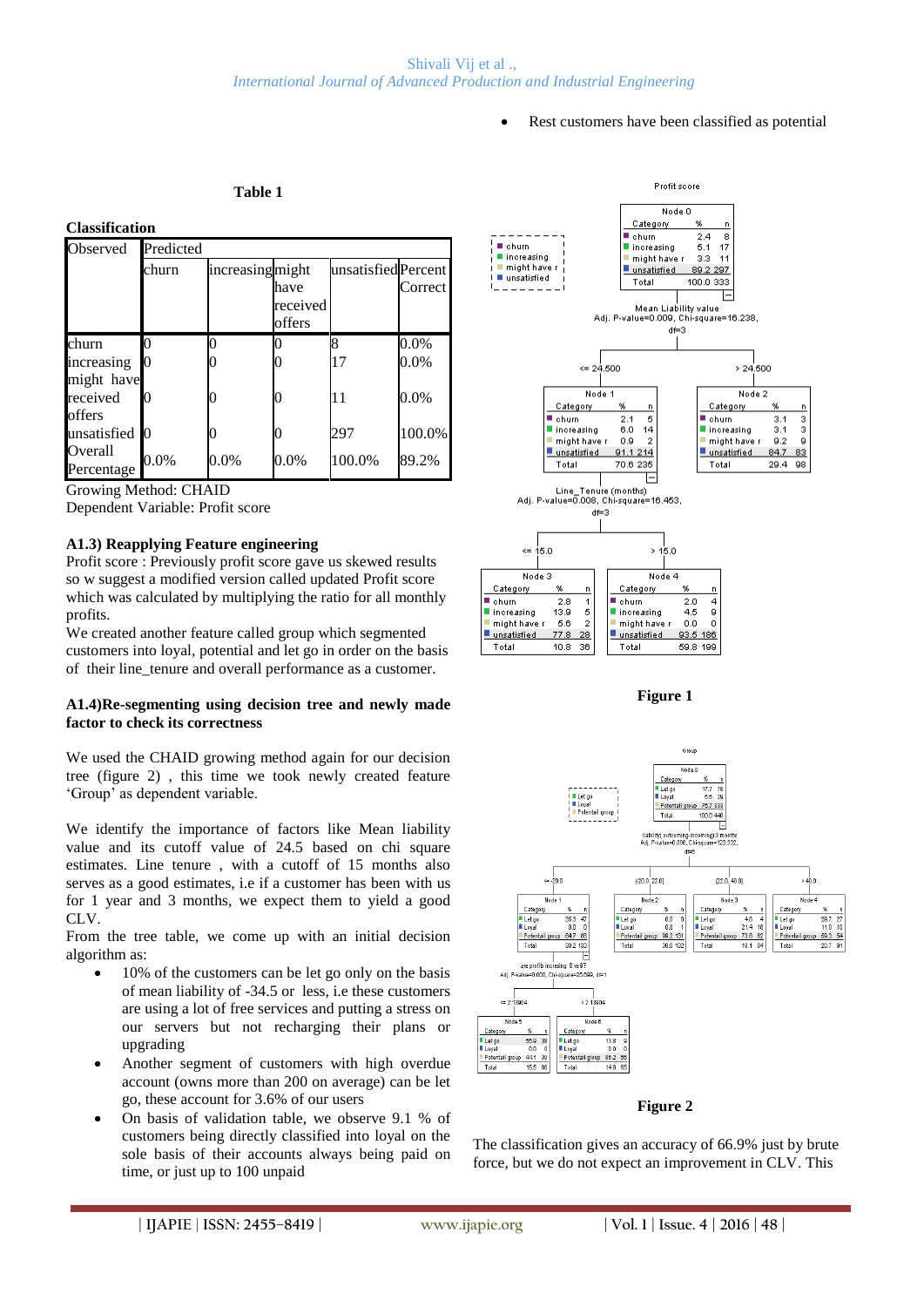analysis pinpointed the important features and some cutoff ranges

# **A) K- Means Clustering**

**Clustering** is the classification of objects into different groups, or more precisely, the partitioning of a data set into subsets (clusters), so that the data in each subset (ideally) share some common trait - often according to some defined distance measure

If k is given, the K-means algorithm can be executed in the following steps(Figure 3):

- Partition of objects into k non-empty subsets
- Identifying the cluster centroids (mean point) of the current partition.
- Assigning each point to a specific cluster
- Compute the distances from each point and allot points to the cluster where the distance from the centroid is minimum.
- After re-allotting the points, find the centroid of the new cluster formed.



In the existing business literature, right customers and wrong customers have been defined and characterized differently by a number of researchers and practitioners. For example,

Reichheld and Teal (1996) define right customers as "customers who will provide steady cash flows and a profitable return on the firm"s investment for years to come, customers whose loyalty can be won and kept" .First, right customers are inherently predictable and loyal, preferring a stable and long-term relationship. Second, right customers are more profitable than others. In other words, they spend more money, pay their bills more promptly, and require less service. Lastly,right customers will find a company's products and services more valuable than those of its competitors.

However, there is evidence to suggest that right customers may not remain loyal, not because of their dissatisfaction,

but because of a higher performing, more innovative and competitive offer in the marketplace (Fredericks and Salter, 1998; Keaveney, 1995). Therefore, companies should

carefully categorize their right customers into those more likely to switch and those less likely, and formulate appropriate strategies to retain them. Right customers should be more satisfied than wrong customers, though there may be

satisfied customers who are problematic and Retaining and divesting customers unprofitable (e.g. satisfied switchers), or dissatisfied customers who are loyal and profitable (e.g. dissatisfied stayers).Having synthesized the different definitions and characteristics of right and wrong customers, customers should be segmented and dealt with according to different levels and configurations of customer behavior. Therefore, this paper uses K-means clustering to cluster the customers into loyal, potential and let go group (table 3).

**Table 2 Number of Cases in each** 

| Cluster |   |           |
|---------|---|-----------|
|         |   | 3760.000  |
| Cluster | 2 | 1127.000  |
|         | 3 | 5520.000  |
| Valid   |   | 10407.000 |
| Missing |   |           |

Cluster 1 represents **loyal customers (36%** ; figure 4) ,cluster 3 represents **potential customers (53%)**, cluster 2 has been labeled as the **let go (11%)** group and has been discarded as these have net negative CLV*.*

Cluster 3 gets reduced expenditure in customer service calls and no efforts are made to retain them unless they elevate their usage enough to make it to potential customers list For cluster 2: We do further analysis and suggest profitable marketing strategies according to the customer behavior.



#### **B) Analysis of loyal customer base**

| Table 3                |      |
|------------------------|------|
| <b>Loyal Customers</b> | 3760 |
| Previous offers given  | 2349 |
| Adopted offers         | 1651 |

Table 4 clearly shows that out of the 3760 loyal customers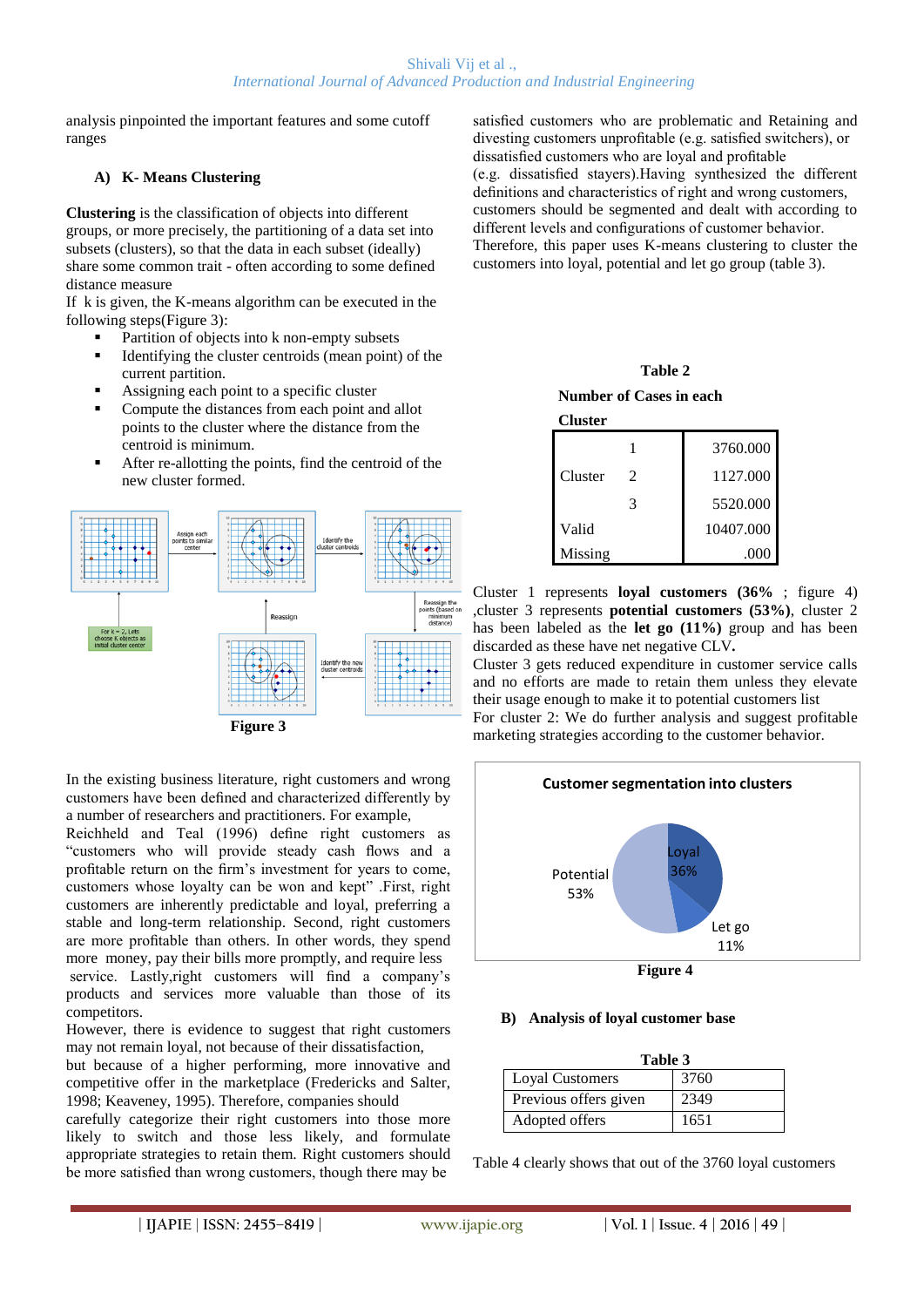only 43% customers adopted the discount offers that were given to them, this implies that the company doesn"t need to spend on marketing by giving discounts to this particular group but the company should provide them hassle free services and retain their loyalty. Future offers can be provided to that section of loyal group that hasn"t received any offer yet.

# **C) Application of Decision Trees for further segmentation of potential customers**

The customers in the potential group were now segmented into 4 categories :

1. CHURN

The profitable customers that may churn , which means retaining them is profitable and urgent

2. RETENTION

These customers do not immediately respond to the discounts and offer but expected future value is very high.

# 3. PROMOTION

These customers are the highest revenue makers so they get offers only on high end products . Any marketing effort of them is though up selling and cross selling.

# 4. UP -SELLING

Best potential group to whom we will try and sell more expensive products through specialized marketing. This group can be upgraded and made to spend more without offering any major discounts.

#### **Growing method CRT was used instead of CHAID on the variable churn to predict the category of customer amongst return , promote , upsell or churn.**

Classification and regression trees are machine-learning methods for constructing prediction models from data. The models are obtained by recursively partitioning the data space and fitting a simple prediction model within each partition. As a result, the partitioning can be represented graphically as a decision tree. Classification trees are designed for dependent variables that take a finite number of unordered values, with prediction error measured in terms of misclassification cost. Regression trees are for dependent variables that take continuous or ordered discrete values, with prediction error typically measured by the squared difference between the observed and predicted values.CART tree suited our inputs and gave us better results as compared to CHAID because of the following:

- **1.** In order to avoid over-fitting the data, both methods try to limit the size of the resulting tree. CHAID (and variants of CHAID) achieve this by using a statistical stopping rule that discontinuous tree growth. In contrast, CART first grow the full tree and then prune it back. The tree pruning is done by examining the performance of the tree on a holdout dataset, and comparing it to the performance on the training set. The tree is pruned until the performance is similar on both datasets (thereby indicating that there is no over-fitting of the training set). This highlights another difference between the methods: CHAID use a single dataset to arrive at the final tree, whereas CART uses a training set to build the tree and a holdout set to prune it. **Therefore we employed CART so that we could compare the results of the training data set and come to correct results.**
- **2.** CART splitting rule allows only binary splits (e.g., "if Income<\$50K then X, else Y"), whereas CHAID allow multiple splits. In the latter, trees sometimes look more like bushes.At each split, CHAID algorithm looks for the predictor variable that if split, most "explains" the category response variable. In order to decide whether to create a particular split based on this variable, the CHAID algorithm tests a hypothesis regarding dependence between the splitted variable and the categorical response(using the chi-squared test for independence). Using a pre-specified significance level, if the test shows that the splitted variable and the response are independent, the algorithm stops the tree growth. Otherwise the split is created, and the next best split is searched. In contrast, the CART algorithm decides on a split based on the amount of homogeneity within class that is achieved by the split. And later on, the split is reconsidered based on considerations of overfitting. **It appeared to us CHAID is most useful for** *analysis***, whereas CART is more suitable for** *prediction*. In other words, CHAID should be used when the goal is to describe or understand the relationship between a response variable and a set of explanatory variables, whereas CART is better suited for creating a model that has high prediction accuracy of new cases. Therefore, we used a combination of both the trees to segment our customers and compare their lifetime values.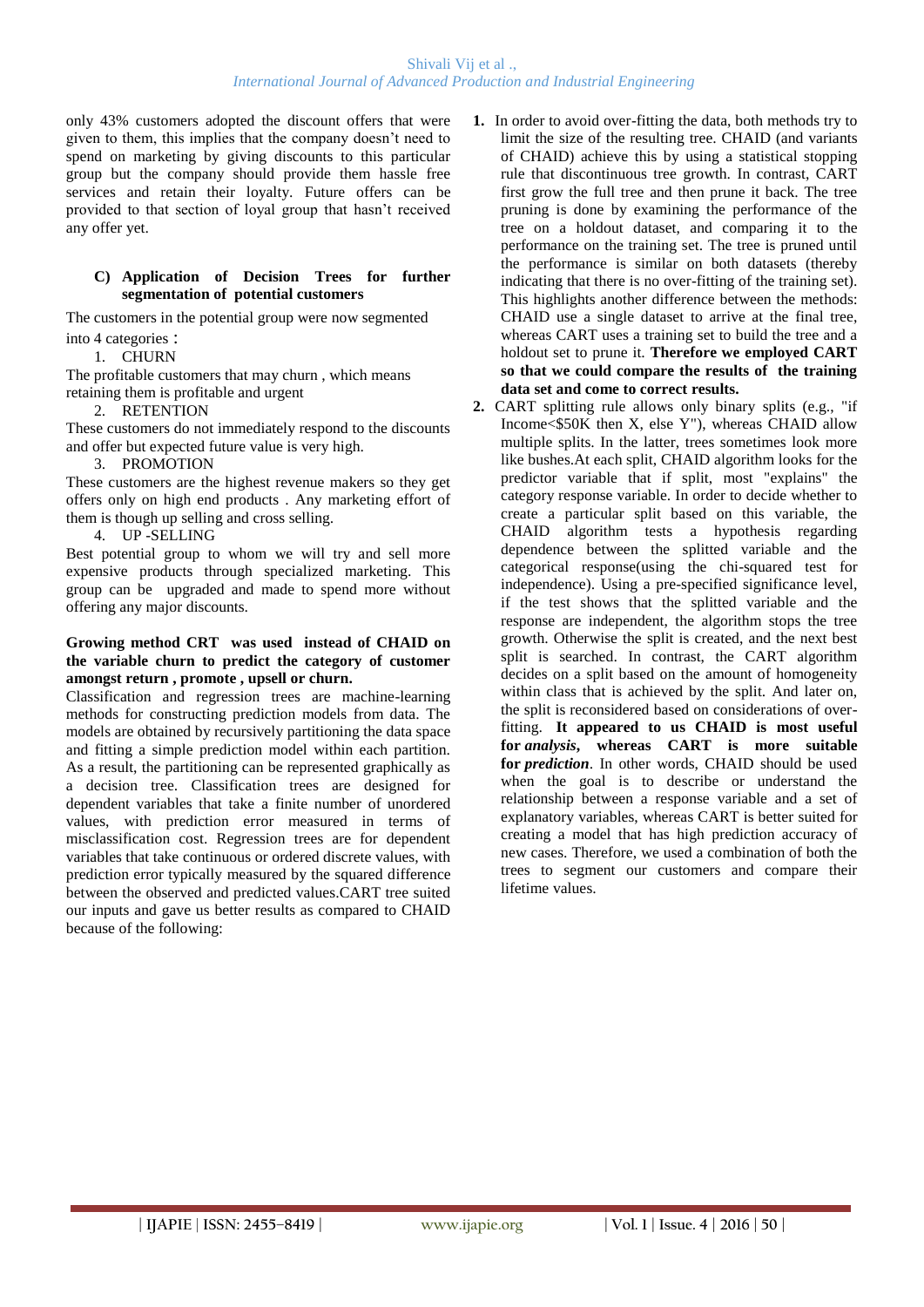

#### **D1.1) Results of Decision Tree**

- People with customer class 1 and 2 are put in promote section when their potential future loss is - 25 or low (node 5).
- Customer class 3 and above members are also classified as promote if their mean liability on company is <20 i.e. they use more of paid service than free services. (node 11)
- People with customer class 1 and 2 with potential future loss between -75 to -125 are put in retain section and spending on them is cut.(node 15)
- Customers with loss of -25 to -75 are classified as up sell if they buy a lot of upgraded plans on SMS and net i.e the expected loss from them in case they falter can be made up by selling them services with more profit margin. (node 10). Cutoff of 10.5 in upgraded plans tenure decides this. If this criteria is not fulfilled but the customer has with condition of

no liability (positive value) indicative of no stress on servers, then also this segment is given "upsell" offers (node 18)

- If customer class is 3 and above, with condition of no liability (positive value) with worse potential loss as 25, these are classified as retain (Node 20)
- Retaining efforts are also made for customers with inactive time <15.5 months. Others can be put in churn category. (Node 25)
- Node 29 and 30 are redundant because of decision trees shortcoming of changing fixed values to continuous, hence a division of 2.5 is made on customer class, expecting the split to have customers non existing customer class

Using these splits and critical conditions given by our division tree, we do CLV calculation on individuals per segment.

| Table | Λ |
|-------|---|
|       |   |

| Attributes included to<br>Attributes included to<br>Future earnings<br><b>Marketing Strategy</b><br>Category<br>Future expenses<br>calculate earnings<br>calculate expenses |
|-----------------------------------------------------------------------------------------------------------------------------------------------------------------------------|
|                                                                                                                                                                             |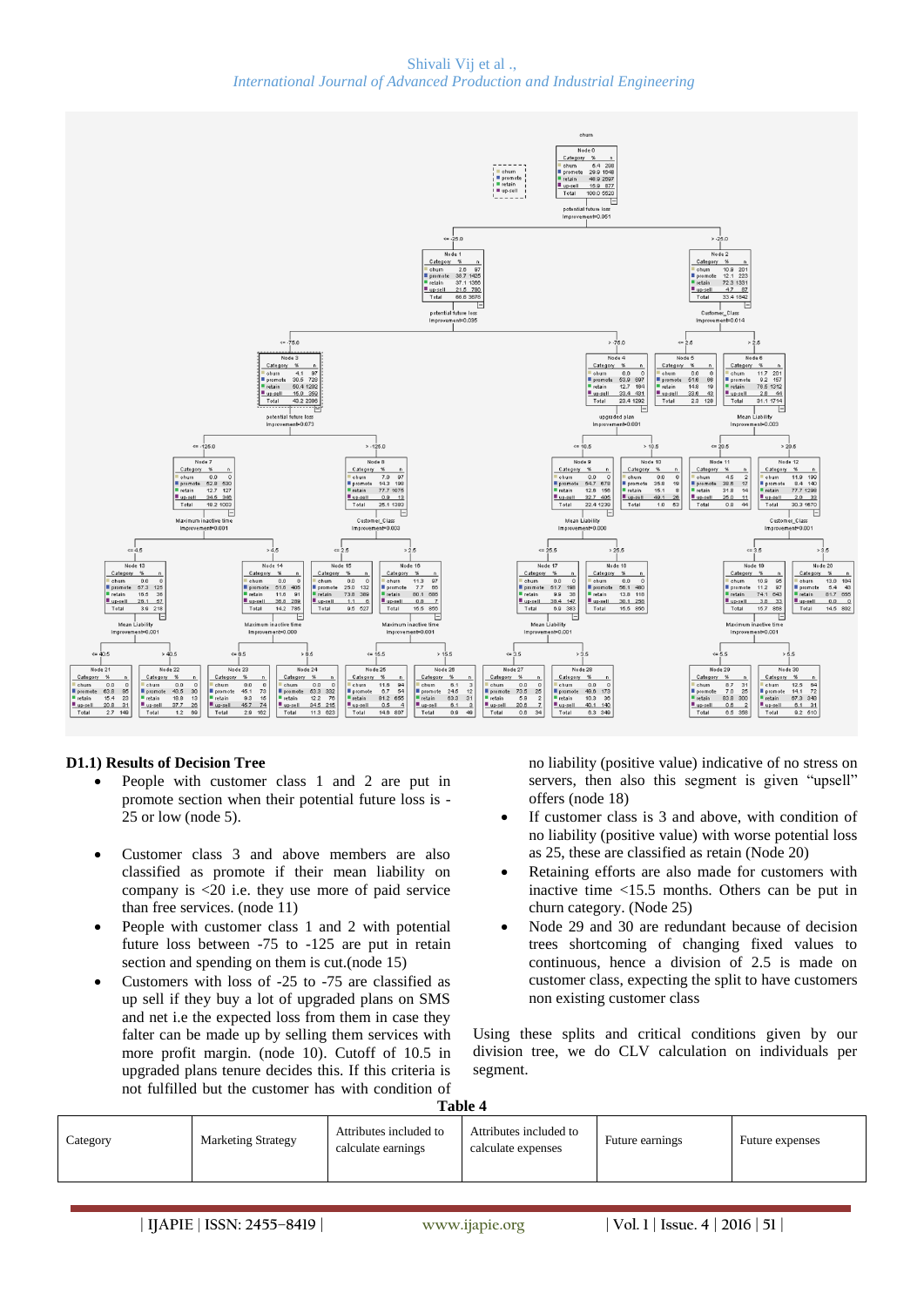| Churn     | We give them a small<br>incentive (same as<br>previous) to stay and<br>assume that we retain<br>only 30% of customers<br>in the future                                                                                                                                                                                                                                                                                                 | 1.calls<br>2. net pack<br>3.SMS packs  | 1.overdue charges.<br>2. fix cost of 10 per<br>head for offering<br>promotion 3.loss of 25<br>per head if promotion<br>offer is accepted by<br>user.<br>4.liability on company<br>for server charges if the<br>user takes more<br>incoming calls rather<br>than spending on<br>outgoing calls.<br>5. Potential future loss<br>to company if the<br>customer threats to<br>switch, complains he is<br>unsatisfied with<br>service, is blacklisted<br>often or requests to<br>change information<br>often. | assuming only 30 % of<br>this group is retained, it<br>is calculated as 0.3 into<br>present earnings and<br>discounted by risk free<br>interest for this time<br>period.                                                                                      | assuming only 30 % of<br>this group is retained, it<br>is calculated as 0.3 into<br>present expenses and<br>discounted by risk free<br>interest for this time<br>period. |
|-----------|----------------------------------------------------------------------------------------------------------------------------------------------------------------------------------------------------------------------------------------------------------------------------------------------------------------------------------------------------------------------------------------------------------------------------------------|----------------------------------------|----------------------------------------------------------------------------------------------------------------------------------------------------------------------------------------------------------------------------------------------------------------------------------------------------------------------------------------------------------------------------------------------------------------------------------------------------------------------------------------------------------|---------------------------------------------------------------------------------------------------------------------------------------------------------------------------------------------------------------------------------------------------------------|--------------------------------------------------------------------------------------------------------------------------------------------------------------------------|
| Retain    | We provide them good<br>discounts in the present<br>on the products they<br>use, which increases<br>probability of stay.<br>Here, for CLV<br>calculation, we assume<br>an overhead charge of<br>50 per customer,<br>which will lead to<br>retention of 60%<br>customers in future.                                                                                                                                                     | 1.calls<br>2. net pack<br>3. SMS packs | 1.overdue charges<br>2.fix cost of 10 per<br>head for offering<br>promotion.<br>3.loss of 25 per head if<br>promotion offer is<br>accepted by user.<br>4. liability on company<br>for server charges if the<br>user takes more<br>incoming calls rather<br>than spending on<br>outgoing calls.<br>5. Potential future loss<br>to company if the<br>customer threats to<br>switch, complains he is<br>unsatisfied with<br>service, is blacklisted<br>often or requests to<br>change information<br>often. | assuming only 60 % of<br>this group is retained, it<br>is calculated as 0.6 into<br>present earnings and<br>discounted by risk free<br>interest for this time<br>period.                                                                                      | assuming only 60 % of<br>this group is retained, it<br>is calculated as 0.6 into<br>present expenses and<br>discounted by risk free<br>interest for this time<br>period. |
| Promotion | We take a small hit on<br>net value of up selling<br>products by offering<br>such services on<br>discount to make them<br>regulars users of<br>expensive products.<br>We update the offer<br>limit to 20 per user and<br>discount limit to 50 per<br>user in this case,<br>hoping the future<br>profits will increase by<br>a mere 10% and add<br>the assumption of<br>retaining70% of this<br>group due to our<br>investment in them. | 1.calls<br>2. net pack<br>3. SMS packs | 1.overdue charges<br>2.fix cost of 25 per<br>head for offering<br>promotion<br>3.loss of 50 per head if<br>promotion offer is<br>accepted by user<br>4. liability on company<br>for server charges if the<br>user takes more<br>incoming calls rather<br>than spending on<br>outgoing calls<br>5. Potential future loss<br>to company if the<br>customer threats to<br>switch, complains he is<br>unsatisfied with<br>service, is blacklisted<br>often or requests to<br>change information<br>often     | assuming that our<br>promotions increase<br>the current sales by<br>mere 10%, and that<br>only 70 % of this group<br>is retained, it is<br>calculated as $0.7 * 1.1$<br>* present earnings and<br>discounted by risk free<br>interest for this time<br>period | assuming only 70 % of<br>this group is retained, it<br>is calculated as 0.7 into<br>present expenses and<br>discounted by risk free<br>interest for this time<br>period  |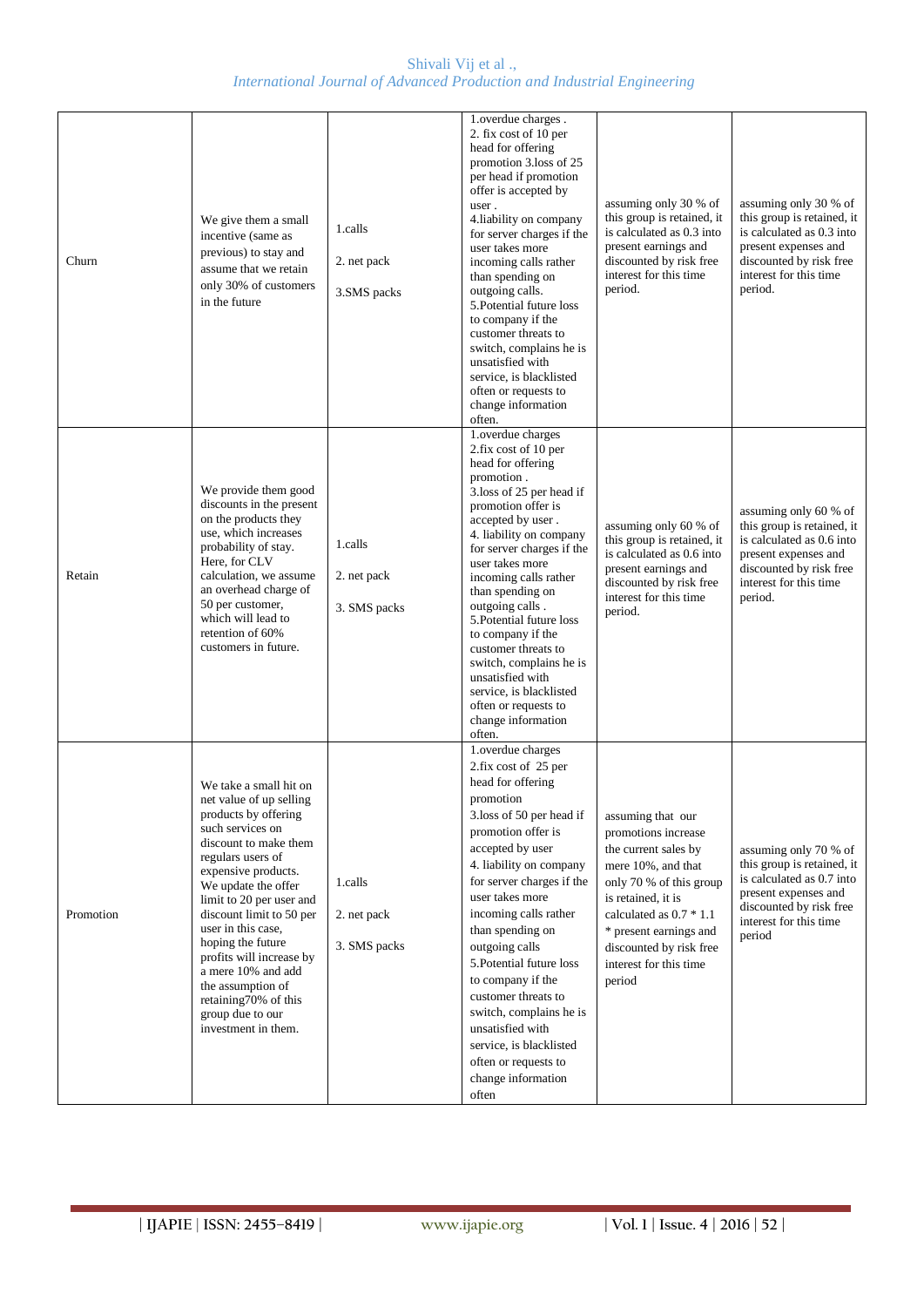| Upsell | We update the offer<br>limit to 20 per user and<br>discount limit to 50 per<br>user in this case, but<br>only on upgrades.<br>Such offers will lead to<br>rise in future profits<br>will increase by a<br>around 30% and add<br>the assumption of<br>retaining 90% of this<br>group due to our<br>investment in them | 1.calls<br>2. net pack<br>3. SMS packs | 1.overdue charges<br>2. fix cost of 25 per<br>head for offering<br>promotion<br>3.loss of 50 per head if<br>promotion offer is<br>accepted by user<br>4. liability on company<br>for server charges if the<br>user takes more<br>incoming calls rather<br>than spending on<br>outgoing calls<br>5. Potential future loss<br>to company if the<br>customer threats to<br>switch, complains he is<br>unsatisfied with<br>service, is blacklisted<br>often or requests to<br>change information<br>often | assuming that our<br>promotions increase<br>the current sales by<br>30%, and that 90% of<br>this group is retained<br>because of tailored<br>offers, it is calculated<br>as $0.9 * 1.3 * present$<br>earnings and<br>discounted by risk free<br>interest for this time<br>period | assuming only 90 % of<br>this group is retained, it<br>is calculated as 0.9 into<br>present expenses and<br>discounted by risk free<br>interest for this time<br>period |
|--------|----------------------------------------------------------------------------------------------------------------------------------------------------------------------------------------------------------------------------------------------------------------------------------------------------------------------|----------------------------------------|-------------------------------------------------------------------------------------------------------------------------------------------------------------------------------------------------------------------------------------------------------------------------------------------------------------------------------------------------------------------------------------------------------------------------------------------------------------------------------------------------------|----------------------------------------------------------------------------------------------------------------------------------------------------------------------------------------------------------------------------------------------------------------------------------|-------------------------------------------------------------------------------------------------------------------------------------------------------------------------|
|--------|----------------------------------------------------------------------------------------------------------------------------------------------------------------------------------------------------------------------------------------------------------------------------------------------------------------------|----------------------------------------|-------------------------------------------------------------------------------------------------------------------------------------------------------------------------------------------------------------------------------------------------------------------------------------------------------------------------------------------------------------------------------------------------------------------------------------------------------------------------------------------------------|----------------------------------------------------------------------------------------------------------------------------------------------------------------------------------------------------------------------------------------------------------------------------------|-------------------------------------------------------------------------------------------------------------------------------------------------------------------------|

For a total of 10480 customers, we tried to calculate earnings and expenses

| <b>Initial</b>         | Value      |
|------------------------|------------|
| <b>Earnings</b>        | 2950822    |
| <b>Expense</b>         | $-2252292$ |
| <b>Future earnings</b> | 1327870    |
| <b>Future expenses</b> | $-1013531$ |
| <b>CLV</b>             | 1012869    |
| <b>CLV</b> per head    | 97.3       |

We find that the with a initial allocation of resources, the CLV is 1012869 and CLV per head was a mere 97.3

Calculating the improved CLV using segmentation techniques and employing CRM:

The Customer life time value was calculated per group and was obtained as follows:

| Group          | <b>CLV</b> | CLV per head |
|----------------|------------|--------------|
| Churn          | 161536.8   | 540.25       |
| <b>Retain</b>  | 1112642    | 687.3255     |
| <b>Promote</b> | 420200.1   | 364.0302     |
| <b>Upsell</b>  | 199928.8   | 253.0104     |

The total CLV of potential group is calculated as 1894307.7

Also, CLV per head shows that on an average, through our resource allocation, we are maximizing CLV of our potentail group, with special focus **to increase current earnings from**  **churn and retain segment and future earnings from Promote and Up-sell segment.**

**Total CLV after segmentation :**

| Loyal group            | 1043045   |  |
|------------------------|-----------|--|
| <b>Potential group</b> | 1894307.7 |  |
| Let go                 | 175209    |  |
| . <i>.</i><br>.        |           |  |

**Total : 3112561.7**

which is very high and a clear improvement over initial CLV by 207% .Our segmentation using clustering and applying decision tree leads to limits on expenditure per segment for optimal future profits.

We demonstrate how targeted marketing can lead to CLV improvement, and hence our marketing expenses led to net gain in customer equity.

# **CONCLUSION**

Telecom companies should take advantage of what customer lifetime value brings to them. Companies have to integrate this into how they do business and use the CLV calculations to influence and get the maximum value from the customer by segmenting them properly applying the correct marketing strategies.

#### **REFERENCES**

1. Junxiang Lu, Ph.D., Predicting Customer Churn in the Telecommunications Industry –– An Application of Survival Analysis Modeling Using SAS, Sprint Communications Company Overland Park, Kansas

2. Giuliano Tirenni Christian Kaise, Andreas Herrmann